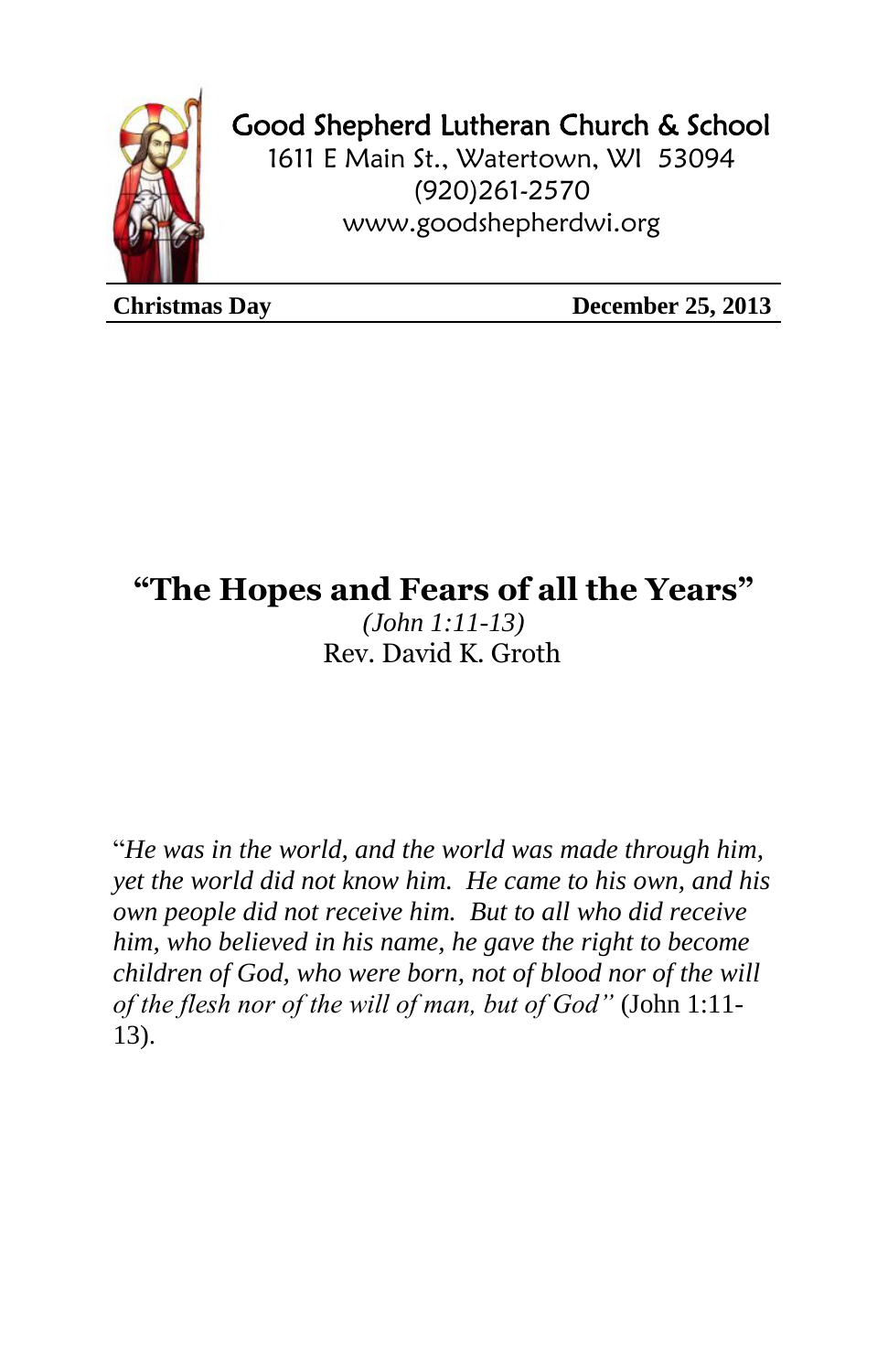## **Collect of the Day**

Almighty God, grant that the birth of Your onlybegotten Son in the flesh may set us free from the bondage of sin; through Jesus Christ, Your Son, our Lord, who lives and reigns with You and the Holy Spirit, one God, now and forever. **Amen**

Many of your nativity sets at home are simple affairs: Jesus lying in a manger. Mary and Joseph on either side, and that's it. It's very clean and compact, easy to put out and pack away.

Other nativity sets are the opposite of all that. We saw one of them in a museum in Madrid. It could have filled up a two car garage, and it made little Bethlehem look like the Chicago World's Fair. There were hundreds figurines. Of course the Holy Family was there, surrounded by a half dozen shepherds all craning their necks to get a good look. There were the requisite sheep scattered about and the obligatory ox and donkey, some free range chickens and lots and lots of angels hanging around. The wise men were kneeling, presenting their gifts, their camels tethered to a stand of palm trees. There were a few Pharisees frowning on the whole thing. But what I found most interesting were those others on the margins of the scene, not so focused on the Christ Child. In fact, they weren't paying any attention. They were busily engaged in life, completely oblivious to what was happening right down the block from them. There were some women washing clothes in a tub, and vendors selling olives in the market place, farmers plowing their fields. To them that day was no different than any other. Imagine, God was fulfilling an ancient promise and doing a remarkable and new thing right there in their own town, and they missed it entirely. Can you hear the teenagers in Bethlehem 2000 years ago? "Nothing ever happens in this dumpy little town!"

Some manger scenes are crowded affairs, but I suspect for the most part the original was rather quiet, lonely even, because most people had no idea what a remarkable thing God was doing in their little town. It's a guess, but I suspect there were long periods of time when the only people there were Mary and Joseph and the baby, troubled, confused, afraid. . . lonely even. They have no money. Little hospitality has been shown them.

To the innkeeper Joseph and Mary and their baby are just customers that he lost because he had no room. To Herod, Jesus was a potential threat to his authority. To the religious authorities, Jesus was a potential imposter and blasphemer. To the townspeople, he was simply an infant born at an unfortunate time and place.

They all missed it. It happened right underneath their noses, and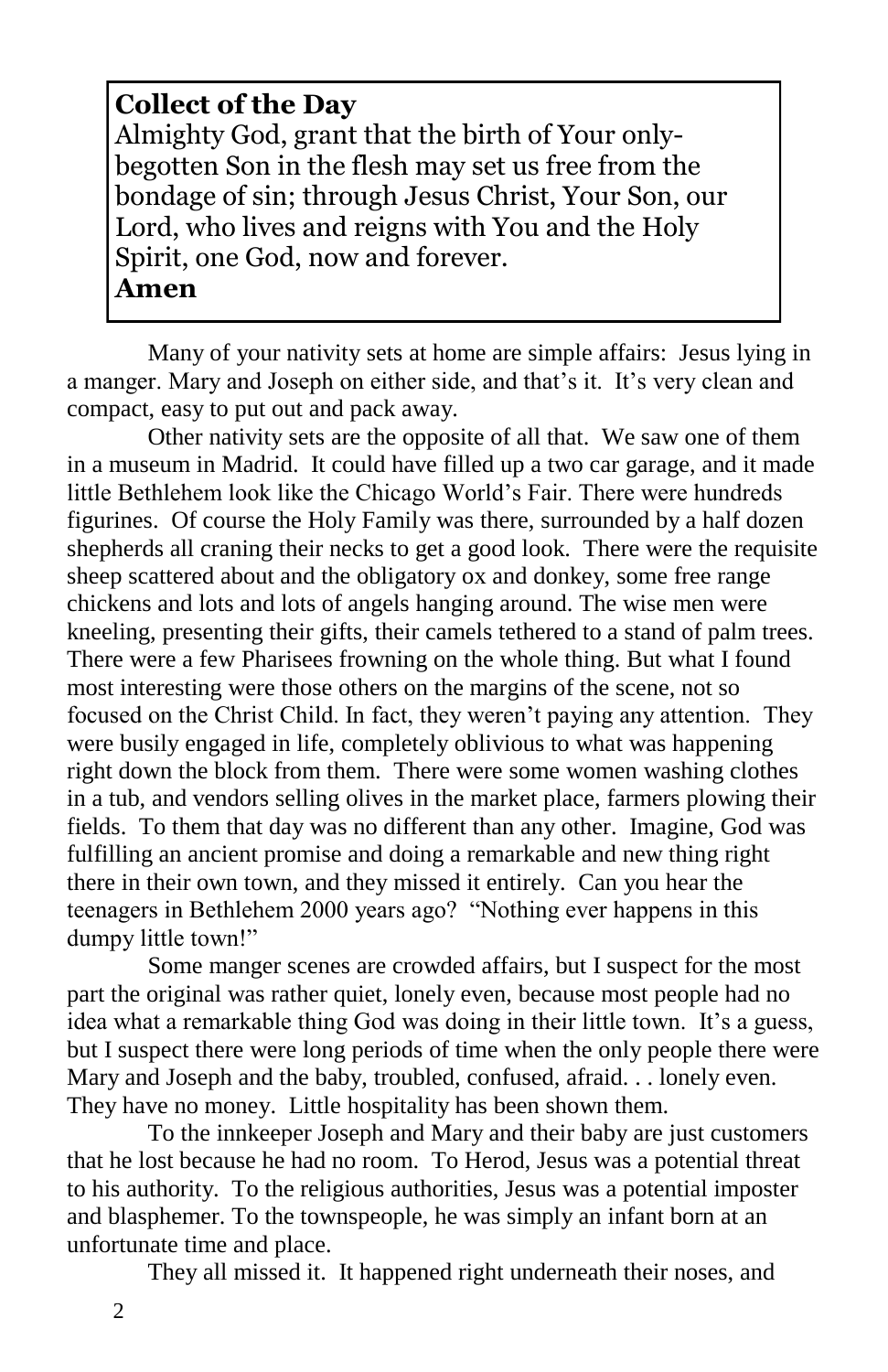they all missed it. Then and now, it's so easy to miss. Then and now, God's gifts are given so quietly and without pretense. A baby in a manger in an out of the way town called Bethlehem in an out of the way province called Judah. Today he still gives his gifts quietly and without pretense: three handfuls of water over there . . . in pennies worth of bread and wine over here . . . and stumbling speech over here. "How silently, how silently the wondrous gift is given."

As an infant, he looked just like any other infant. But no one else was up for the task of saving his people from their sins. No one else could be without fault or defect, but holy, undefiled. No one else could be the Lamb of God who takes away the sins of the world. The responsibility, the mission was his and his alone. No one else could wage war on the old evil foe . . . and win. No one else could be obedient unto death, even death on a cross. No one else could, by his own power, rise from the dead. Not Mary. Not an angel. Not Moses. Not Muhammad or Confucius or any other god or prophet. The world had no other alternatives. The responsibility was his alone. That's why when we set up our manger scenes, we usually have everyone looking at the infant, because deep down we know he's the only one who can save us. There is no Plan B. "Name him Jesus", the angel of the Lord commanded Joseph, "for he will save his people from their sins" (Mt. 1:21).

And that's why in some of those expansive manger scenes, where people are doing laundry and plowing fields and haggling over the price of olives . . . it just seems so wrong and so sad, but probably a good bit of truth to it. The world's biggest and best news foretold by the prophets centuries before . . . and they missed it.

When Abraham Lincoln was delivering the Gettysburg Address, everyone was expecting a rather long winded speech. But Lincoln's actual address was less than 270 words. They were still setting up their equipment as Lincoln wrapped up his speech. There are a couple of grainy photographs however. There's one showing people crowding around him. You can just make out his signature beard and top hat. But there's one guy in the foreground who's not looking at Lincoln. In fact his back is facing Lincoln, and he's looking at the camera instead. The most famous speech in our country's history, and that guy missed it because he was distracted by one of those new fangled cameras! I wonder what he told his grandchildren: "Yep, I was there. Don't remember a word of it."

Don't let that happen to you. It's not too late. Don't let all the fuss distract you from Christ this day. "For unto you was born this day a Savior." It's the Savior lying in a manger, *your* Savior from sin and death.

That is, we need to keep Good Friday in mind even on Christmas Day, because Christ could be born a thousand times, and it wouldn't do us a bit of good, until he goes once to the cross for us. In anticipation of that day, Jesus said, "Greater love has no man than this: that he lay down his life for